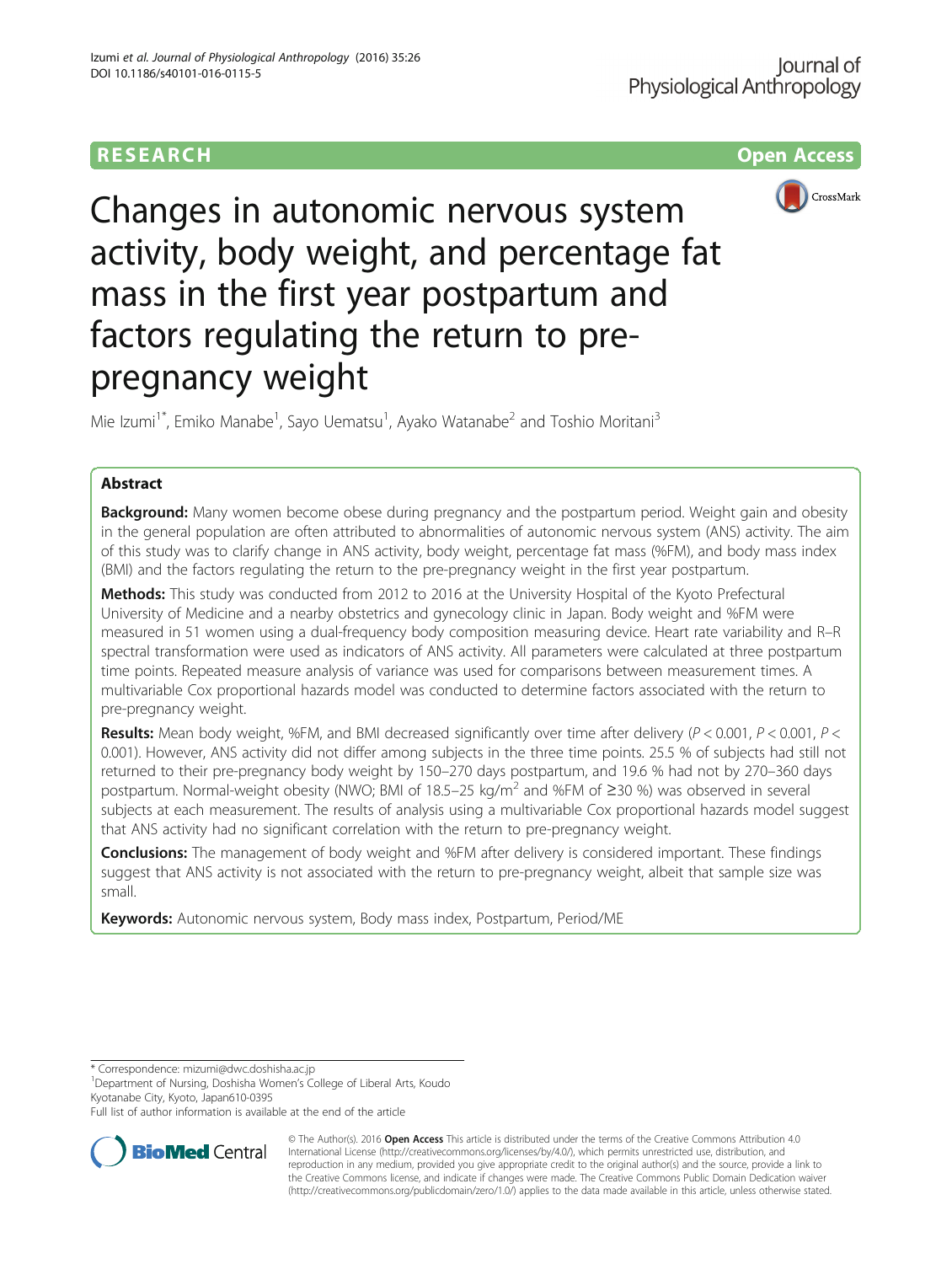# Background

Obesity (body mass index  $(BMI) \ge 30$ ) is defined as a condition of abnormal or excessive fat accumulation that may impair health [\[1](#page-5-0)]. An elevated BMI is a major risk factor for cardiovascular diseases (mainly heart disease and stroke), diabetes, and some cancers. Although once considered problems only affecting high-income countries, the prevalence of overweight and obesity is now dramatically increasing in low- and middle-income countries as well, particularly in urban areas. In 2014, more than 1.9 billion adults (18 years and older) were overweight, and of these, over 600 million were obese [[1\]](#page-5-0). Overall, approximately 13 % of the world's adult population (11 % of men and 15 % of women) was obese in 2014 [\[1](#page-5-0)].

Female obesity often begins during pregnancy or soon after childbirth [[2\]](#page-5-0). Promoting health management tailored to the stage of life may ensure that changes in body weight and physique caused by pregnancy and childbirth are not overlooked. With many women choosing to marry and have children later in life, a trend towards older women becoming pregnant is increasing in Japan. Women who become pregnant at an older age often find it difficult to return to their pre-pregnancy body weight [\[3](#page-5-0)]. Since weight gain during pregnancy is associated with a variety of perinatal risks [\[4](#page-5-0)–[6](#page-5-0)], the United States Institute of Medicine (IOM) has published guidelines that have been revised by the Japanese Ministry of Health, Labor and Welfare on how much weight a woman should gain during pregnancy, highlighting the importance of intervention during pregnancy to prevent postpartum weight retention [\[7](#page-5-0), [8\]](#page-5-0).

Women with normal-weight obesity (NWO; normal BMI with an elevated percentage fat mass (%FM)  $\geq$  30 %) are said to be at increased risk of metabolic disorders and cardiovascular disease [[9](#page-5-0)], underscoring the importance of weight management using %FM as a useful marker in addition to BMI. However, few investigations have evaluated the changes in the %FM of postpartum women.

The MONA LISA hypothesis [[10\]](#page-5-0) proposed in 1991 purports that autonomic nervous system (ANS) activity and the energy metabolism regulatory functions of the sympathetic nervous system have a major influence on obesity and fat metabolism, highlighting the possibility of ANS activity being a cause of weight gain and obesity. ANS activity is also thought to be involved in the course of postpartum body weight and %FM, but details regarding these relationships remain unclear.

The aim of this study is to clarify the change of ANS activity, body weight, percentage fat mass (%FM), and body mass index (BMI) and the factors regulated to the return to the pre-pregnancy weight in the first year postpartum.

### **Methods**

This study was conducted from 2012 through 2016. Subjects were recruited from among mothers who gave birth at the University Hospital, Kyoto Prefectural University of Medicine (Kyoto, Japan), and a nearby obstetrics and gynecology department clinic. As shown in Table [1](#page-2-0), significant differences in socioeconomic and demographic characteristics were not found between the two health care center subgroups. Further, all subjects neither smoked nor drank from before pregnancy, and all subjects were married. We displayed a written summary (including the date and time, location, and the methods) of the study at the facilities. We studied 51 mothers with no underlying diseases who agreed to participate in three surveys from 1 to 12 months after delivery (first survey: 30–150 days, second survey: 150–270 days, third survey: 270–360 days). The nature and purpose of the study were explained to all participants, who gave written informed consent to participate. The study protocol was approved by the Ethics Review Board of Kyoto Prefectural University of Medicine.

### Questionnaire survey

Subjects completed a standardized questionnaire which included age, occupation, family structure, marital status, pre-pregnancy and postnatal exercise habits, medical history (mother and baby), parity, day of delivery, expected delivery date, method of childbirth, breast feeding, height, pre-body weight, and gestational weight gain.

### Measurement of body weight and fat mass

Body weight and %FM were determined using a bioelectrical impedance analyzer (BIA) (DC-320, Tanita Corp., Tokyo, Japan) [\[11\]](#page-5-0). Subjects wore indoor clothing with no shoes. Half a kilogram (0.5 kg) was deducted from the weight of each participant to account for the weight of clothing. The %FM was calculated as fat mass/weight  $\times$ 100, and BMI was calculated as the weight (kg)/height  $(m)^2$ . The study defined  $+1$  kg difference from the prepregnancy weight as a return to the pre-pregnancy weight. Subjects who returned to the pre-pregnancy weight within a year of delivery were categorized as the weight loss group, and those who did not were categorized as the no weight loss group.

NWO was defined as a BMI of  $18.5-25$  kg/m<sup>2</sup> and a %FM of ≥30 %. We defined "pre-NWO" as a BMI of 18.5–25 kg/m<sup>2</sup> and a %FM of 25–30 %.

### Measurement of ANS activity

All examinations were performed in the Kyoto Prefectural University of Medicine or the nearby obstetrics and gynecology department clinic. All data acquisition was performed in our investigation room, which was kept quiet and comfortable, at a temperature of approximately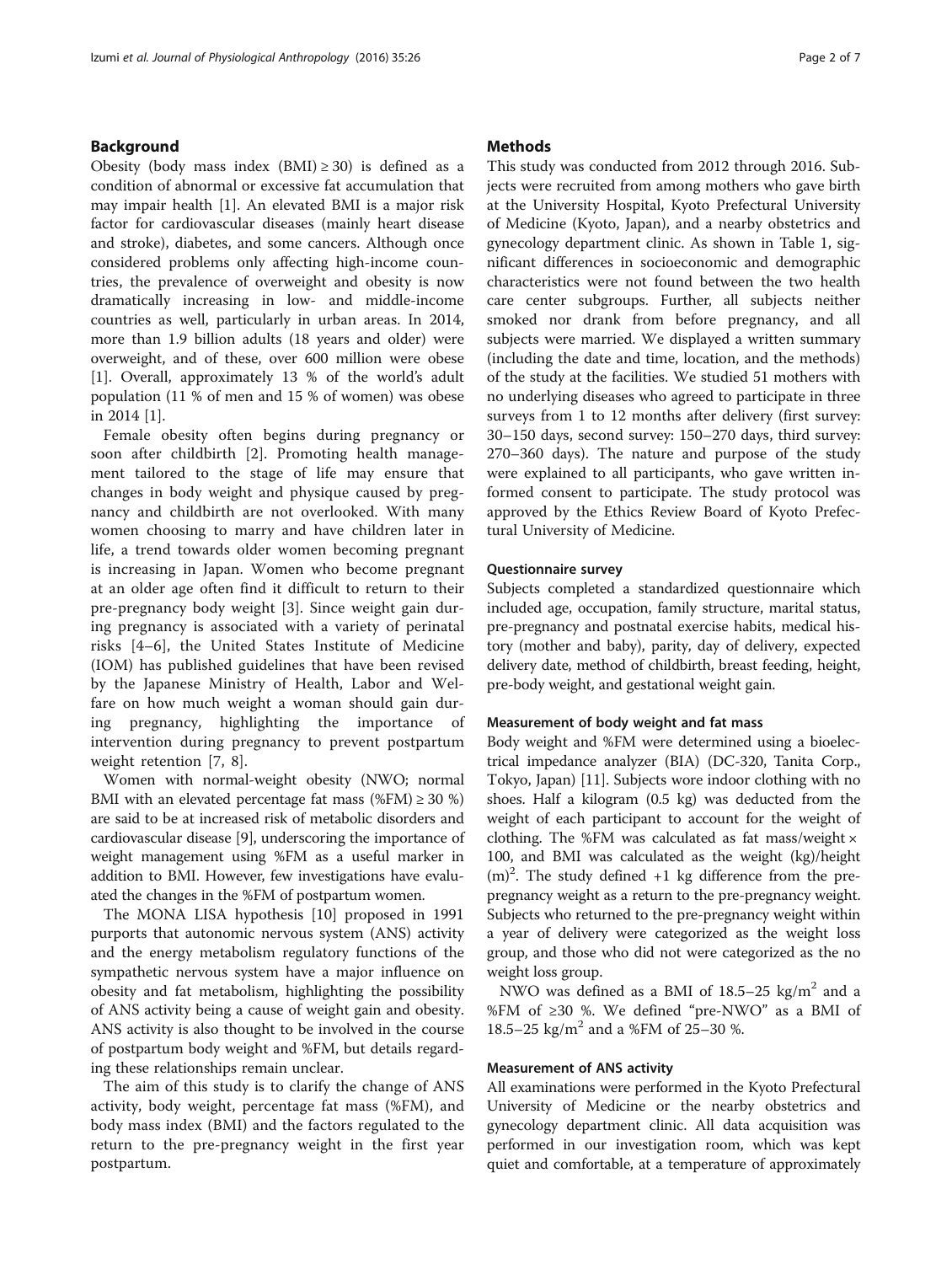|                                       | ALL $(n=51)$   | University Hospital,<br>Kyoto Prefectural<br>University of Medicine<br>$(n = 17)$ | Obstetrics and gynecology<br>department clinic ( $n = 34$ ) | $P$ values |
|---------------------------------------|----------------|-----------------------------------------------------------------------------------|-------------------------------------------------------------|------------|
| Age                                   | $33.7 \pm 0.6$ | $34.1 \pm 1.0$                                                                    | $33.5 \pm 0.7$                                              | 0.554      |
| Employment status <sup>ab</sup>       |                |                                                                                   |                                                             |            |
| Employed                              | 31(60.8)       | 8(15.7)                                                                           | 23(45.1)                                                    |            |
| Unemployed                            | 20(39.2)       | 9(17.6)                                                                           | 11(21.6)                                                    | 0.156      |
| Family structure <sup>ab</sup>        |                |                                                                                   |                                                             |            |
| Nuclear family                        | 50(98.0)       | 17(33.3)                                                                          | 33(64.7)                                                    |            |
| Extended family                       | 1(2.0)         | $\mathbf{0}$                                                                      | 1(2.0)                                                      | 1.000      |
| Period of pregnancy (week)            | $39.2 \pm 0.2$ | $39.4 \pm 0.3$                                                                    | $39.1 \pm 0.2$                                              | 0.633      |
| Pre-pregnancy BMI (kg/m2)             | $20.1 \pm 0.3$ | $20.0 \pm 0.6$                                                                    | $20.2 \pm 0.4$                                              | 0.849      |
| Pre-pregnancy BMI group <sup>ab</sup> |                |                                                                                   |                                                             |            |
| BMI of <18.5                          | 14(27.5)       | 6(11.8)                                                                           | 8(15.7)                                                     |            |
| BMI of 18.5-25.0                      | 35(68.5)       | 10(19.6)                                                                          | 25(48.9)                                                    | 0.555      |
| BMI of $> 25.0$                       | 2(4.0)         | 1(2.0)                                                                            | 1(2.0)                                                      |            |

<span id="page-2-0"></span>

|  | <b>Table 1</b> Socioeconomic status and demographic characteristics of the participants |  |  |  |  |  |
|--|-----------------------------------------------------------------------------------------|--|--|--|--|--|
|  |                                                                                         |  |  |  |  |  |

Mean ± standard error or <sup>a</sup>N (%); Mann-Whitney-U test or <sup>b</sup>X<sup>2</sup> test

25–28 °C. For the assessment of ANS activity, after at least 20 min of rest, and confirmation that participants did not have tachycardia or hypertension, the investigation was started [[12](#page-5-0)]. Subjects were fitted with a photoplethysmography (PPG) monitor (Biocom Technologies, Inc., Washington DC, USA) on the earlobe, which acquired electrocardiographic (ECG) data for 5 min. The ECG was assessed for heart rate variability (HRV) with an analyzer (Heart Rhythm Scanner; HRV Analysis System; Biocom Technologies, Inc.) equipped with software that performs short-term HRV analysis algorithms. This system was based on the recommendations of the European Society of Cardiology and the North American Society of Pacing and Electrophysiology [\[13\]](#page-5-0). The reliability of these instruments has been confirmed by comparing the results of measurements using PPG with those of 12-lead ECG [\[14, 15\]](#page-5-0); this technique has also been used by Suetake et al. [\[16\]](#page-6-0). Subjects were asked to listen to a metronome set at 15 clicks/min and synchronize their breathing rate accordingly [[12\]](#page-5-0).

# R–R spectral analysis

We assessed resting ANS activity by noninvasively analyzing HRV using power spectral analysis of the ECG. Cardiac rhythm is modulated by the sympathetic and parasympathetic components of the ANS, which exert antagonistic effects. The R–R interval on ECG, the interbeat interval of heart rate, is determined by the net effect of inputs from the sympathetic and parasympathetic systems [\[13\]](#page-5-0). This interval constantly fluctuates, and the extent of fluctuation constitutes HRV, which is a surrogate for ANS activity [\[13](#page-5-0), [17\]](#page-6-0). Spectral transformation of this R–R interval variability generates a high-frequency band (HF; approximately 0.15–0.4 Hz), a low-frequency band (LF; approximately 0.04–0.15 Hz), and a very-lowfrequency band (VLF; approximately 0.003–0.04 Hz). In addition, the sympathetic nervous system (SNS) and parasympathetic nervous system (PNS) activities were also calculated as ratio of (VLF + LF)/HF and HF/TOTAL, respectively, according to the previous studies [[18](#page-6-0)].

### Statistical analyses

All statistical analyses were performed using a commercial software package (SPSS 24.0 J for Windows; SPSS Inc., Tokyo, Japan). Since variation was large, the TP at the first survey was considered to be 100, and TP, LF, HF, VLF, LF/HF, SNS, and PNS activities were normalized by this TP at first survey value. Repeated measure analysis of variance was used for comparisons between measurement times. A multivariable Cox proportional hazards model was conducted to determine factors associated with the return to pre-pregnancy weight in the first year postpartum. Return or not to the pre-pregnant weight was used as the objective variable, while SNS activity, PNS activity, pre-pregnancy exercise habits, parity, pre-pregnancy BMI, and age were used as explanatory variables. The category division of SNS activity, PNS activity, BMI of pre-pregnancy, and age were carried out based on average value. All P values less than 0.05 were considered statistically significant. Data are expressed as mean ± standard error.

# Results

Table [2](#page-3-0) shows the demographic characteristics of the participants, in total and by parity. Significant differences were observed only for age  $(P < 0.05)$ . All subjects had single pregnancies and vaginal delivery, and all their children were normal.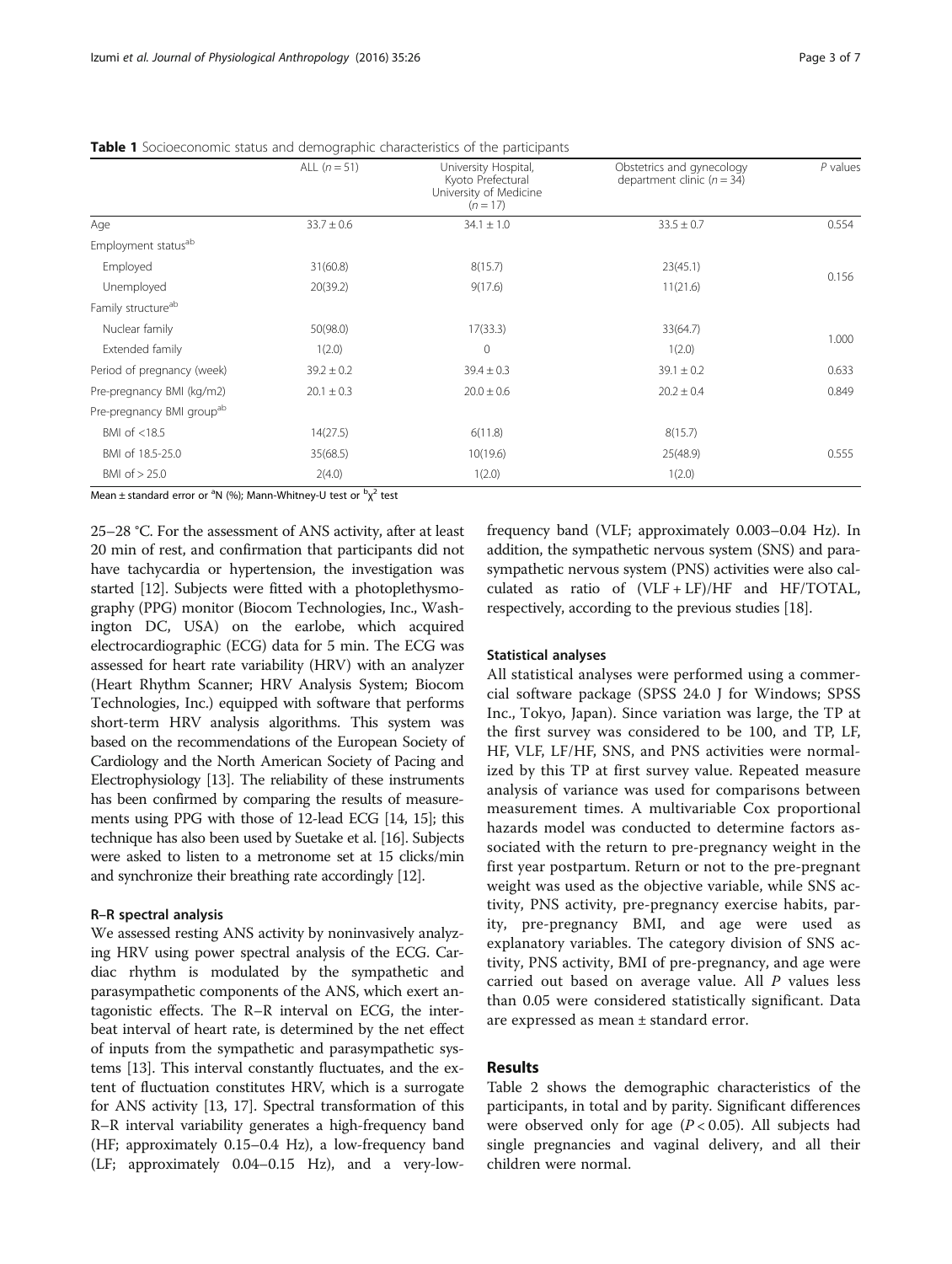<span id="page-3-0"></span>Table 2 Demographic characteristics of the participants

|                                                | ALL $(n=51)$    | Primipara $(n = 35)$ | Multipara ( $n = 16$ )     | P value |
|------------------------------------------------|-----------------|----------------------|----------------------------|---------|
| Age                                            | $33.7 \pm 0.6$  | $32.8 \pm 0.7$       | $35.6 \pm 0.935.6 \pm 0.9$ | 0.029   |
| Height (cm)                                    | $159.0 \pm 0.7$ | $159.2 \pm 0.9$      | $158.7 \pm 1.2$            | 0.831   |
| Pre-pregnancy body weight (kg)                 | $50.9 \pm 1.0$  | $49.9 \pm 1.1$       | $53.3 \pm 2.0$             | 0.102   |
| Pre-pregnancy BMI (kg/m <sup>2</sup> )         | $20.1 \pm 0.3$  | $19.6 \pm 0.3$       | $21.2 \pm 0.8$             | 0.090   |
| Pre-pregnancy BMI group <sup>ab</sup>          |                 |                      |                            |         |
| BMI of <18.5                                   | 14(27.5)        | 11(21.6)             | 3(5.9)                     |         |
| BMI of 18.5-25.0                               | 35(68.6)        | 24(47.0)             | 11(21.6)                   | 0.081   |
| BMI of $> 25.0$                                | 2(3.9)          | $\mathbf{0}$         | 2(3.9)                     |         |
| Gestational weight gain (kg)                   | $9.5 \pm 0.5$   | $9.5 \pm 0.6$        | $9.7 \pm 1.1$              | 0.959   |
| Period of pregnancy (week)                     | $39.2 \pm 0.2$  | $39.5 \pm 0.2$       | $38.5 \pm 0.5$             | 0.069   |
| Exercise habits in pre-pregnancy <sup>ab</sup> |                 |                      |                            |         |
| have                                           | 9(17.6)         | 8(15.7)              | 1(2.0)                     |         |
| no                                             | 42(82.4)        | 27(52.9)             | 15(29.4)                   | 0.242   |
| Breast feeding                                 |                 |                      |                            |         |
| have                                           | 43(84.3)        | 30(58.8)             | 13(25.5)                   |         |
| no                                             | 8(15.7)         | 5(9.8)               | 3(5.9)                     | 0.694   |

Mean  $\pm$  standard error or <sup>a</sup>N (%); Mann-Whitney-U test or  $^{\rm b}{\rm \chi}^2$  test weight loss group, no weight loss group

### Body weight, %FM, and BMI

Body weight, %FM, and BMI at each measurement time are also shown in Table 3. Body weight, %FM, and BMI decreased significantly over time after delivery  $(P < 0.001$ ,  $P < 0.001$ ,  $P < 0.001$ ). However, 13 (25.5 %) subjects had not returned to their pre-pregnancy body weight by the second measurement, and 10 (19.6 %) had still not returned to their pre-pregnancy body weight by the third measurement. Of the 35 subjects who had average pre-pregnancy BMI, 8 (22.9 %) had not returned to their pre-pregnancy body weight by the second measurement and 7 (20.0 %) had not returned by the third measurement.

Of the 51 subjects, NWO was observed in 12 subjects (23.5 %) at the first measurement, in 9 (17.6 %) at the second, and in 9 (17.6 %) at the third, and pre-NWO was observed in 20 (39.2 %) at the first measurement, in 16 (31.4 %) at the second, and in 15 (29.4 %) at the third. In addition, overweight (BMI ≥  $25 \text{ kg/m}^2$ ) was observed in 3 (5.9 %) each at the first and second measurements, and in 1 (2.0 %) at the third measurement.

# ANS activity

Table 3 shows TP, LF, HF, VLF, LF/HF, SNS, and PNS activities normalized by the TP value at the first

Table 3 Body weight, percentage fat mass, body mass index, and normalized autonomic nervous system activity at three time points  $(n = 51)$ 

|                              | 30-150 days    | 150-270 days     | 270-360 days     | P values |
|------------------------------|----------------|------------------|------------------|----------|
| Body weight (kg)             | $51.5 \pm 1.0$ | $50.4 \pm 1.0$   | $49.9 \pm 1.0$   | < 0.001  |
| Percentage fat mass (%)      | $27.4 \pm 0.8$ | $26.1 \pm 0.8$   | $25.3 \pm 0.8$   | < .001   |
| Body mass index              | $20.3 \pm 0.3$ | $19.9 \pm 0.3$   | $19.7 \pm 0.3$   | < .001   |
| Body weight reduction (kg)   | $8.8 \pm 4.2$  | $9.9 \pm 4.4$    | $10.4 \pm 5.0$   | < 0.001  |
| TP                           | 100.0          | $122.5 \pm 14.9$ | $133.9 \pm 18.6$ | 0.216    |
| LF.                          | $27.6 \pm 1.6$ | $39.9 \pm 5.9$   | $47.4 \pm 8.3$   | 0.081    |
| <b>HF</b>                    | $39.5 \pm 2.5$ | $45.4 \pm 6.0$   | $48.5 \pm 7.1$   | 0.473    |
| VLF                          | $32.8 \pm 2.4$ | $37.2 \pm 4.5$   | $37.9 \pm 4.6$   | 0.541    |
| SNS activity                 | $2.8 \pm 0.6$  | $2.1 \pm 0.2$    | $2.0 \pm 0.2$    | 0.662    |
| PNS activity                 | $0.4 \pm 0.02$ | $0.4 \pm 0.02$   | $0.4 \pm 0.02$   | 0.662    |
| Exercise habits <sup>a</sup> |                |                  |                  |          |
| have                         | 4(7.8)         | 4(7.8)           | 4(7.8)           |          |
| no                           | 47(92.2)       | 47(92.2)         | 47(92.2)         |          |

Mean  $\pm$  standard error or <sup>a</sup>N (%); repeated measures analysis of variance

TP total power, LF low frequency, HF high frequency, VLF very low frequency, SNS sympathetic nervous system, PNS parasympathetic nervous system TP at 30-150 days was considered to be 100, and TP, LF, HF, VLF, SNS activity, and PNS activity were normalized by this value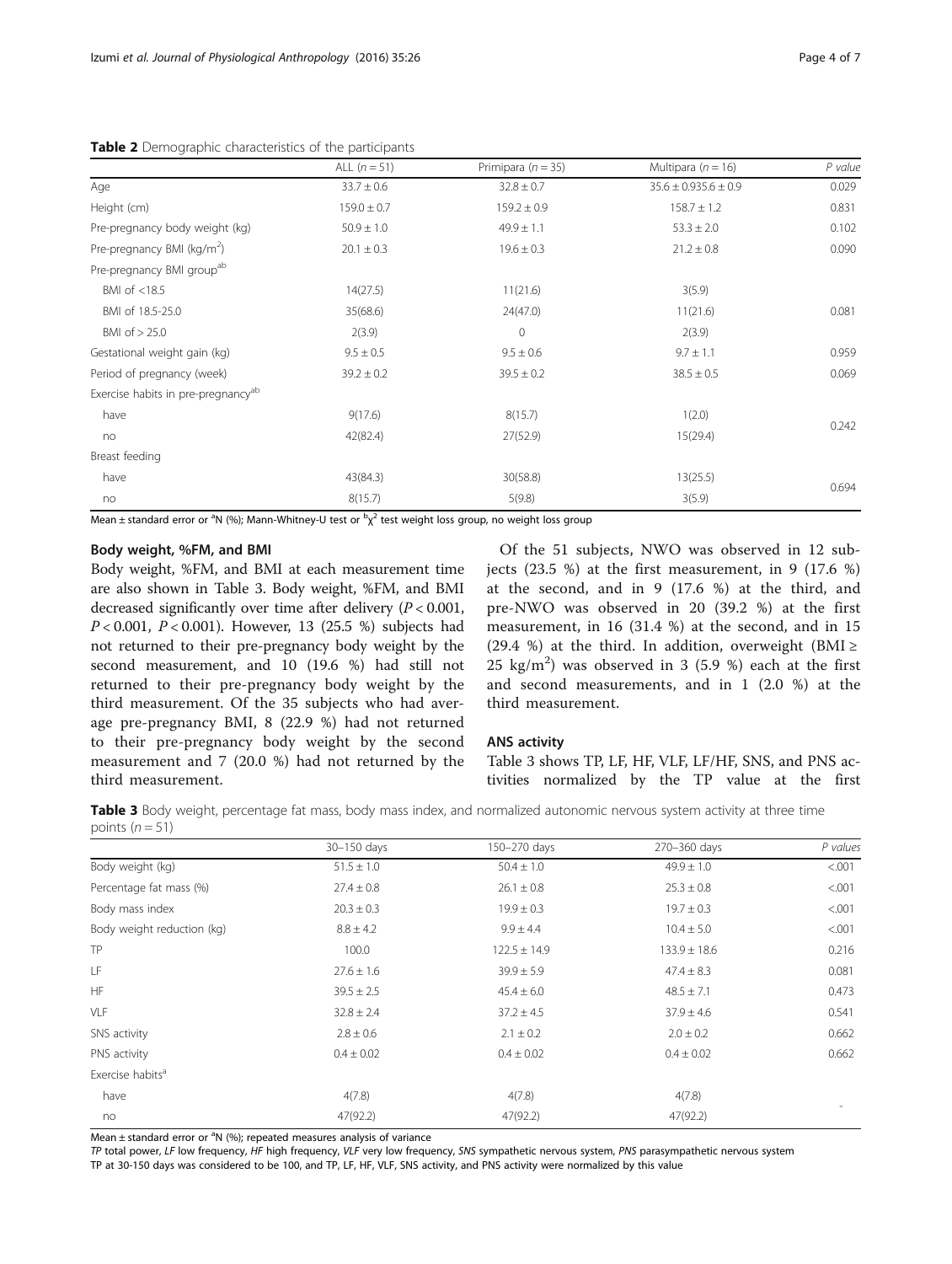|                 | 30-150 days          |                         |            | 150-270 days         |                         |            | 270-360 days         |                         |            |
|-----------------|----------------------|-------------------------|------------|----------------------|-------------------------|------------|----------------------|-------------------------|------------|
|                 | weight loss<br>group | no weight loss<br>group | $P$ values | weight loss<br>group | no weight loss<br>group | $P$ values | weight loss<br>group | no weight loss<br>group | $P$ values |
| SNS<br>activity | $2.9 + 0.8$          | $2.1 + 0.4$             | 0.406      | $2.1 + 0.3$          | $1.9 + 0.2$             | 0.618      | $2.0 \pm 0.2$        | $2.0 \pm 0.5$           | 0.776      |
| PNS<br>activity | $0.4 + 0.03$         | $0.4 + 0.04$            | 0.393      | $0.4 + 0.02$         | $0.4 \pm 0.03$          | 0.618      | $0.4 \pm 0.02$       | $0.4 + 0.05$            | 0.776      |

Table 4 Comparison between weight loss group and no weight loss group

Mean ± standard error; Mann-Whitney-U test

SNS sympathetic nervous system, PNS parasympathetic nervous system

TP at 30-150 days was considered to be 100, and SNS activity, PNS activity were normalized by this value

measurement point. No significant differences in activity were noted among the three time points.

# Comparison between the weight loss group and no weight loss groups

Average age was 33.9 (0.7) years in the weight loss group  $(n = 41)$  and 32.8 (0.8) years in the no weight loss group (*n* = 10). Among other variables, pre-pregnancy BMI was 20.3 (0.4) kg/m<sup>2</sup> and 19.3 (0.5) kg/m<sup>2</sup>; the period of pregnancy was 39.3 (0.2) weeks and 39.0 (0.5) weeks; the number of primiparas was 28 (54.9 %) and 7 (13.7 %); the number of multiparas was 13 (25.5 %) and 3 (5.9 %); and the number of those who had exercise habits before pregnancy was 8 (15.7 %) and 1 (2.0 %), respectively. The results of ANS activity are indicated to Table 4. No significant differences were seen among the two groups for any item.

### Factors related to the return to pre-pregnancy weight

To identify factors that affected the return to prepregnancy weight within a year of delivery, an analysis using a multivariable Cox proportional hazards model (forced entry method) was performed. All confidence

intervals straddled 1, and the results showed no significant differences regardless of variable (Table 5).

# Discussion

The weight of mothers gradually approached the prepregnancy weight over 6 months after giving birth [\[19](#page-6-0)]. However, approximately 25 % of participants had not returned to their pre-pregnancy body weight by 150– 270 days after delivery, and approximately 20 % had still not returned to their pre-pregnancy body weight by 270–360 days after delivery. In addition, sizeable percentages of subjects, depending on the measurement time, were found to have NWO or pre-NWO. High body weight—or more specifically, a high BMI—is associated with metabolic syndrome and elevated rates of morbidity and mortality [[1](#page-5-0), [20\]](#page-6-0). NWO is also associated with metabolic syndrome and cardiovascular diseases [[21\]](#page-6-0). The prevalence of NWO is higher in women than in men [\[21](#page-6-0)], and BMI and %FM tend to increase with age [\[22](#page-6-0)]. In Japanese women in particular, the percentage of women thought to be at risk for metabolic syndrome increases with age, with frequencies of 1.4 % in

Table 5 Analysis of factors affecting the return to pre-pregnancy weight using a multivariable Cox proportional hazards model

|                                      | Factor                                        | Category advantage/<br>disadvantage | Partial regression<br>coefficient | $P$ value | Hazard<br>ratio | 95 % CI        |
|--------------------------------------|-----------------------------------------------|-------------------------------------|-----------------------------------|-----------|-----------------|----------------|
| SNS activity <sup>a</sup>            | First survey: 30-150 days after<br>delivery   | ≤2.80/>2.81                         | $-1.045$                          | 0.064     | 0.352           | 0.116 to 1.061 |
|                                      | Second survey: 150-270 days after<br>delivery | $\leq$ 2.10/ $>$ 2.11               | 0.103                             | 0.807     | 1.108           | 0.487 to 2.524 |
|                                      | Third survey: 270-360 days after<br>delivery  | ≤2.00/>2.01                         | $-0.987$                          | 0.069     | 0.373           | 0.129 to 1.079 |
| PNS activity <sup>a</sup>            | First survey: 30-150 days after<br>delivery   | $≤0.4$ />0.41                       | $-0.903$                          | 0.071     | 0.405           | 0.152 to 1.080 |
|                                      | Second survey: 150-270 days after<br>delivery | $≤0.4$ />0.41                       | $-0.675$                          | 0.168     | 0.509           | 0.195 to 1.329 |
|                                      | Third survey: 270-360 days after<br>delivery  | $≤0.4$ />0.41                       | $-0.464$                          | 0.374     | 0.629           | 0.226 to 1.750 |
| Exercise habits in pre-<br>pregnancy |                                               | $\pm$                               | 0.219                             | 0.623     | 1.244           | 0.520 to 2.975 |
| Parity                               |                                               | Primipara/multipara                 | 0.437                             | 0.289     | 1.548           | 0.691 to 3.467 |
| BMI in pre-pregnancy                 |                                               | ≦24/≧25                             | $-1.246$                          | 0.164     | 0.288           | 0.050 to 1.666 |
| Age                                  |                                               | ≦34/≧35                             | $-0.381$                          | 0.302     | 0.683           | 0.332 to 1.408 |

95 % CJ 95 % confidence interval

<sup>a</sup>TP at 30-150 days was considered to be 100, and SNS and PNS activities were normalized by this value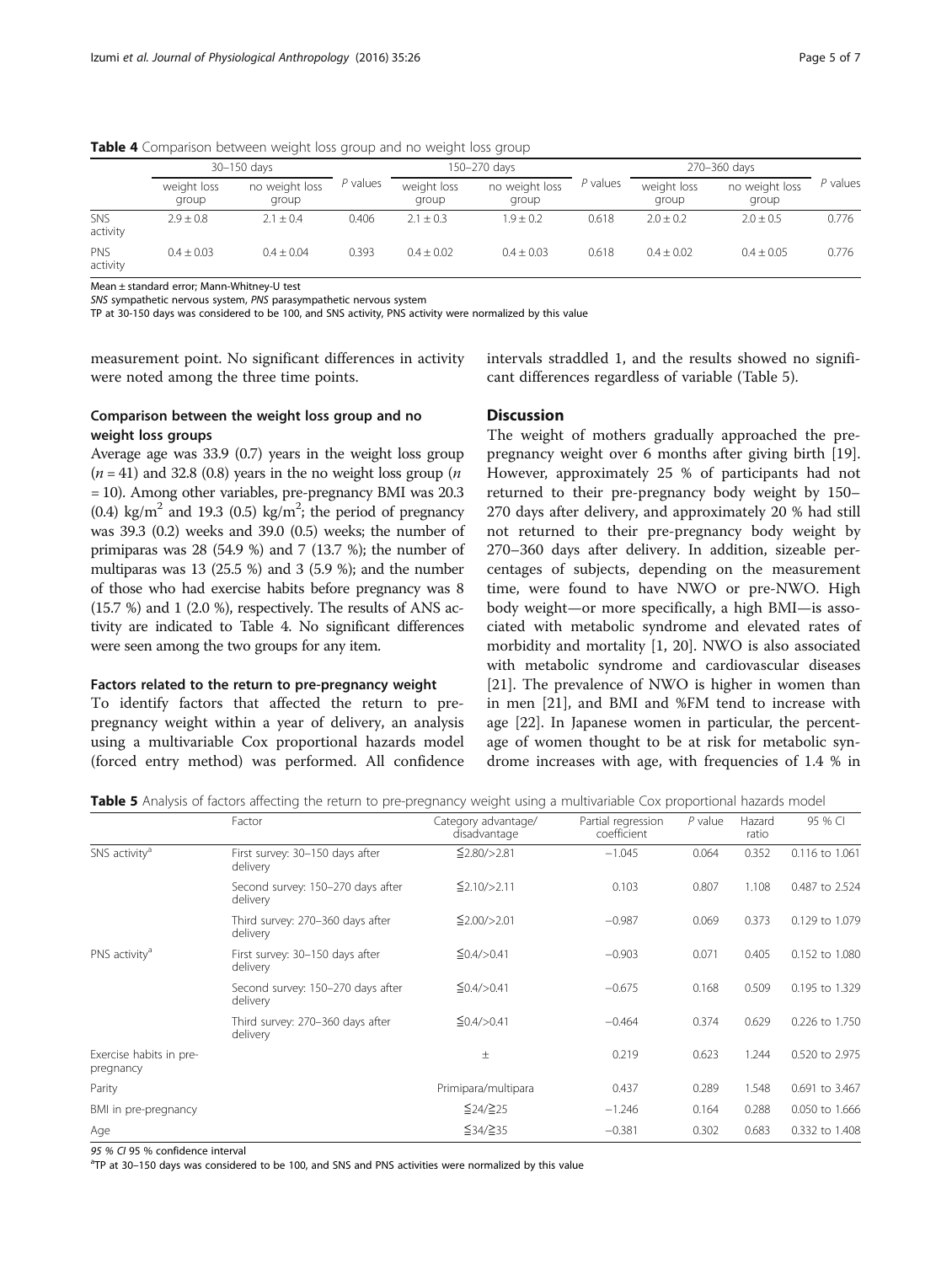<span id="page-5-0"></span>the third decade, 6.1 % in the fourth decade, 8.0 % in the fifth decade, and 15.1 % in the sixth decade [\[23](#page-6-0)]. The average delivery age of 31.5 years among Japanese women [\[24](#page-6-0)] may explain the sharp increase between the third and fourth decades, as pregnancy and childbirth have been hypothesized to trigger metabolic syndrome. The age of menopause among Japanese woman is an average of 50 years [\[25\]](#page-6-0), and the increase in the sixth decade may be attributable to menopause-related weight gain [\[26](#page-6-0)]. Thus, addressing %FM is seen as increasingly important, in addition to managing body weight postpartum and later in life.

ANS activity is involved in energy expenditure and appetite as well as in adjustment of body weight. Reductions in ANS activity, particularly decreases in sympathetic nervous activity, can lead to overweight [\[27\]](#page-6-0). It is therefore considered that body weight is affected by age, ANS activity, and exercise habits. Because the multiparas were older than the primiparas, parity is also considered to affect body weight. However, these factors had no effect on the return to prepregnancy weight for the following reasons: (1) there were no significant differences in age or ANS activity between those who returned to their pre-pregnancy weight within a year of delivery and those who did not; (2) only a small number of subjects were obese; (3) many subjects were likely to have had normal ANS activity; and (4) only a small number of subjects who had had exercise habits before pregnancy maintained their exercise habits after delivery.

### Conclusions

No marked postpartum changes were observed in ANS activity as body weight, %FM, and BMI decreased over a period of months following delivery. However, approximately 20 % had still not returned to their pre-pregnancy body weight by 270–360 days after delivery. In addition, NWO and pre-NWO were observed in some subjects at different measurement points, suggesting that managing weight and fat mass are both important for preventing postpartum obesity. Also, ANS activity was not correlated with the return to pre-pregnancy weight. These findings warrant confirmation in a larger population.

## Limitations and future directions

The low number of subjects and low percentage of obese subjects may limit the generalization of these results. In the future, we intend to examine a larger population of subjects to clarify postpartum weight changes in obese subjects and to examine the relationship or otherwise between changes in weight and ANS activity. In this study, ANS activity at rest was used for analysis. We will further investigate ANS activity using the Scholling test.

#### Funding

This work was supported by a Grant-in-Aid for Scientific Research ((C) 23593312) from the Japanese Ministry of Education, Culture, Sports, Science, and Technology.

#### Availability of data and materials

The datasets supporting the conclusions of this article are included within the article. All of the data is included in the text and tables in the manuscript.

#### Authors' contributions

MI, SU, and AW contributed to the conception and design of this study; MI performed the statistical analysis and drafted the manuscript; and EM and TM critically reviewed the manuscript and supervised the entire study process. All authors read and approved the final manuscript.

#### Competing interests

The authors declare that they have no competing interests.

#### Ethics approval and consent to participate

The nature and purpose of the study were explained to all participants, who gave written informed consent to participate. The study protocol was approved by the Ethics Review Board of Kyoto Prefectural University of Medicine.

#### Author details

<sup>1</sup>Department of Nursing, Doshisha Women's College of Liberal Arts, Koudo Kyotanabe City, Kyoto, Japan610-0395. <sup>2</sup>Graduate School of Psychological Science, Hiroshima International University, Kurosegakuendai Higashihiroshima City, Hiroshima, Japan. <sup>3</sup>Graduate School of Human and Environmental Studies, Kyoto Sangyo University, Motoyama Kamigamo Kita-ku Kyoto City, Kyoto, Japan.

#### Received: 31 May 2016 Accepted: 10 October 2016 Published online: 27 October 2016

#### References

- 1. World Health Organization. Obesity and overweight. 2015. [http://www.who.](http://www.who.int/mediacentre/factsheets/fs311/en/) [int/mediacentre/factsheets/fs311/en/](http://www.who.int/mediacentre/factsheets/fs311/en/). Accessed 17 Mar 2015.
- 2. National Task Force on Prevention and Treatment of Obesity. Towards prevention of obesity: research directions. Obes Res. 1994;2:571–84.
- 3. Rössner S, Ohlin A. Pregnancy as a risk factor for obesity: lessons from the Stockholm Pregnancy and Weight Development Study. Obes Res. 1995;3:267s–75s.
- 4. Committee on the Impact of Pregnancy Weight on Maternal and Child Health/National Research Council/Institute of Medicine. Influence of pregnancy weight on maternal and child health: workshop report. Washington DC: National Academies Press; 2007. pp. 116.
- 5. Cedergren M. Effects of gestational weight gain and body mass index on obstetric outcome in Sweden. Int J Gynaecol Obstet. 2006;93:269–74.
- 6. Herring SJ, Oken E, Rifas-Shiman SL, Rich-Edwards JW, Stuebe AM, Kleinman KP, et al. Weight gain in pregnancy and risk of maternal hyperglycemia. Am J Obstet Gynecol. 2009;201:61.e1-7.
- 7. Rasmussen KM, Yaktine AL. Weight gain during pregnancy: reexamining the guidelines. Washington, DC: National Academies Press; 2009. p. 854.
- 8. Japanese Ministry of Health, Labour and Welfare. 2006. [http://www.mhlw.](http://www.mhlw.go.jp/houdou/2006/02/h0201-3a.html) [go.jp/houdou/2006/02/h0201-3a.html](http://www.mhlw.go.jp/houdou/2006/02/h0201-3a.html). Accessed 1 July 2014.
- 9. Mayo Clinic. Normal Weight Obesity. An emerging risk factor for heart and metabolic problems. Mayo News. 2008. [http://www.sciencedaily.com/](http://www.sciencedaily.com/releases/2008/03/080327172025.htm) [releases/2008/03/080327172025.htm.](http://www.sciencedaily.com/releases/2008/03/080327172025.htm) Accessed 11 Nov 2015.
- 10. Bray GA. Obesity, a disorder of nutrient partitioning: the MONA LISA hypothesis. J Nutr. 1991;12:1146–62.
- 11. Kyle UG, Pichard C. Dynamic assessment of fat-free mass during catabolism and recovery. Curr Opin Clin Nutr Metab Care. 2000;3:317–22.
- 12. Amano M, Kanda T, Ue H, Moritani T. Exercise training and autonomic nervous system activity in obese individuals. Med Sci Sports Exerc. 2001;33:1287–91.
- 13. Task Force of the European Society of Cardiology and the North American Society of Pacing and Electrophysiology. Heart rate variability: standards of measurement, physiological interpretation and clinical use. Circulation. 1996;93:1043–65.
- 14. Biocom Technologies 2007. Biocom heart rhythm scanner software validation and verification report.
- 15. Russoniello CV, Zhirnov YN, Pougatchev VI, Gribkov EN. Heart rate variability and biological age: implications for health and gaming. Cyberpsychol Behav Soc Netw. 2013;16:302–8.